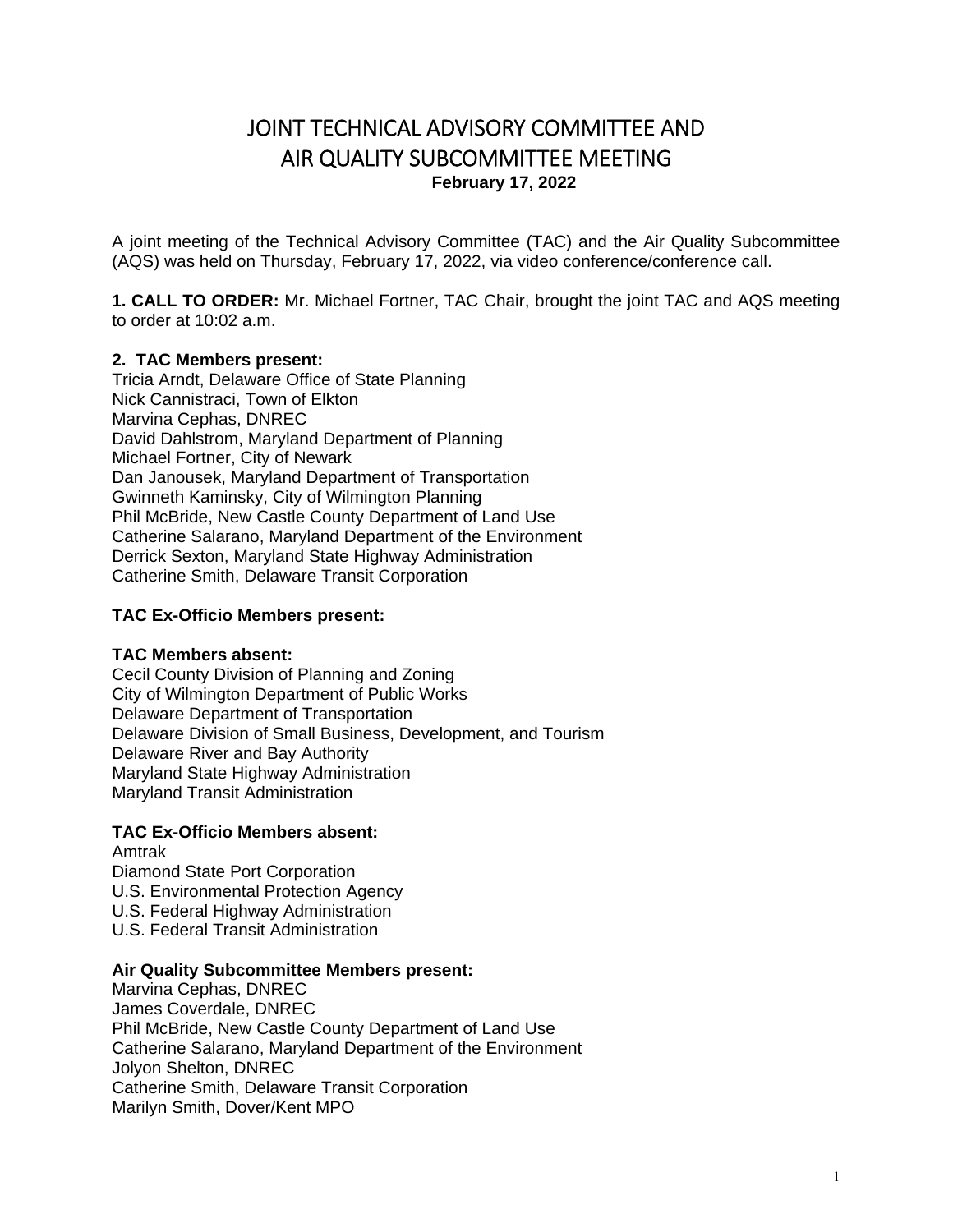### **Guests and Invitees:**

Tyson Byrne, MDOT James Galvin, Dover/Kent MPO Malcolm Jacob, Dover/Kent MPO Susan Love, DNREC Kevin Racine Peggy Schultz Marilyn Smith, Dover/Kent MPO

### **Staff:**

Dan Blevins, Principal Planner Heather Dunigan, Principal Planner Sharen Elcock, Executive Assistant Dave Gula, Principal Planner Randi Novakoff, Outreach Manager Bill Swiatek, Principal Planner Jacob Thompson, Senior Planner Dawn Voss, Administrative Assistant Tigist Zegeye, Executive Director

Minutes prepared by: Dawn Voss

### **3. MINUTES**

The January 20, 2022, TAC Minutes were approved.

### **ACTION:**

On motion by Ms. Tricia Arndt and seconded by Ms. Gwinn Kaminsky the TAC approved the January 20, 2022, TAC Minutes.

Motion passed. **(02-17-22 - 01)** 

### **4. SUBCOMMITTEE UPDATES**

### **Nonmotorized Transportation Working Group**

Ms. Heather Dunigan said the Nonmotorized Transportation Working Group met on February 1<sup>st</sup>. Mr. Matthew Saponaro presented about his work on A.I. assessment of trail users. He did an A.I. assessment of users along the Jack Markell Trail as well as an audit of the condition of the trail. He found a number of maintenance and safety items to be addressed as well as some interesting data from his collection of user information. He anonymously uses the Bluetooth information as well as video with faces blocked out to track unique users of the trail as opposed to just total count. Mr. Dave Gula gave a presentation on the I-95 Cap Study. Ms. Dunigan gave an update on the City of New Castle Transportation Plan. They are in the process of refining some of the alternatives that were presented at the last public workshop.

### **5. PUBLIC COMMENT PERIOD**

None.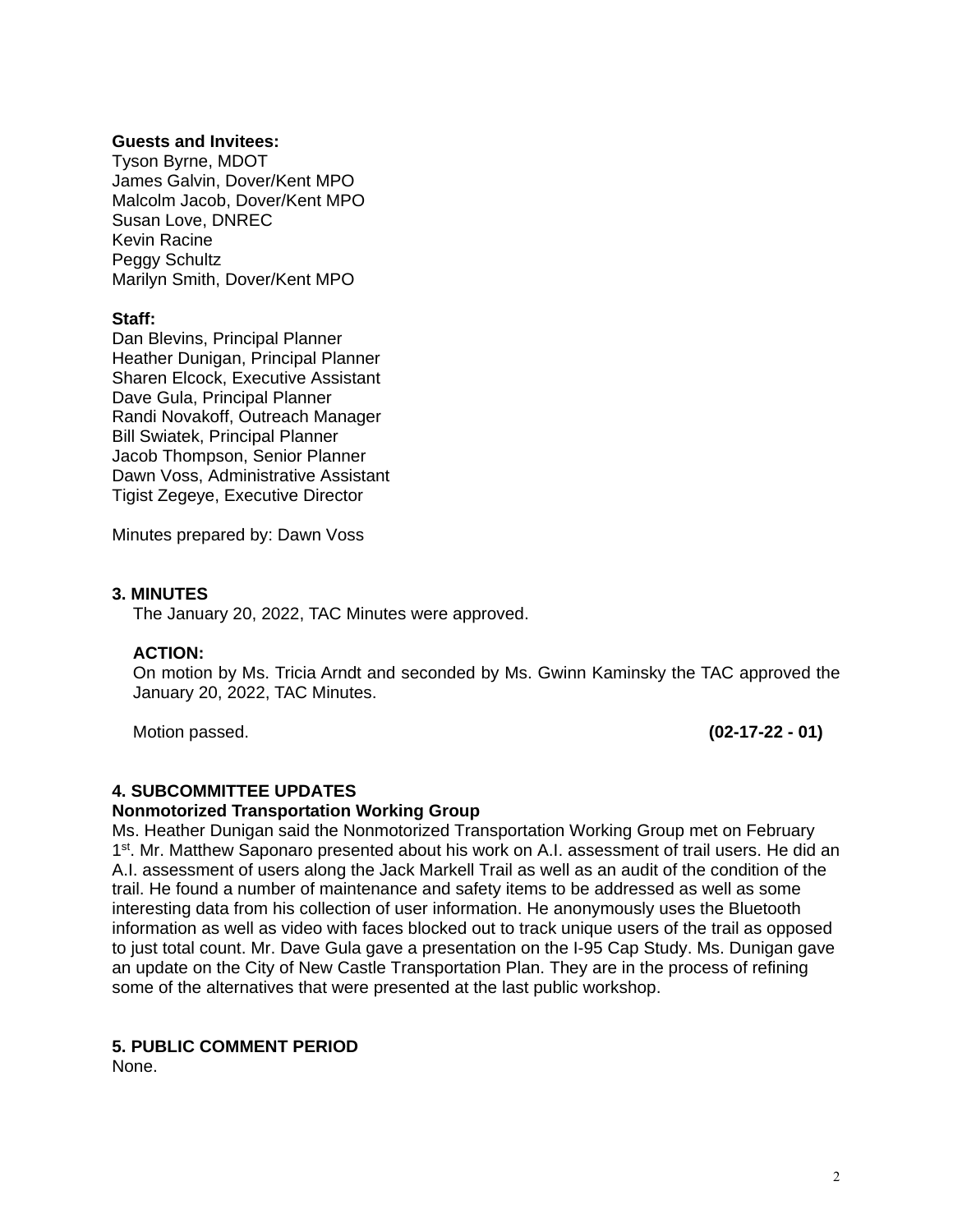### **ACTION ITEMS**

### **6. To endorse the 2022 Regional Progress Report**

Mr. Bill Swiatek said the Regional Progress Report, which is the performance measurement document at WILMAPCO, has been updated. In it each of the actions in the RTP is measured to see if they made good, partial, or poor progress. In this progress report sixty percent of the actions have showed good progress. Twenty-three percent had partial or mixed progress and seventeen percent were rated as poor progress. These figures are improvement over the last progress report when only fifty percent of the actions showed good progress. Some key areas of success include but are not limited to conforming to air quality requirements, subregional planning and implementation, congestion mitigation process, and promoting active transportation. Some of the problem areas include but are not limited to encouraging future growth along the I-95 corridor and increase densities; the subsequent continued growth in single-occupancy vehicle trips and projected rises in vehicle miles travelled; as well as improving safety for all road users. Those are key areas staff need to work on with our next Regional Transportation Plan. This is an action up for recommended endorsement by the Council, which will see the progress report at their next meeting.

**ACTION:** On motion by Ms. Tricia Arndt and seconded by Mr. Dan Janousek the TAC recommends endorsement of the 2022 Regional Progress Report.

Motion passed. **(02-17-22-02)** 

### **PRESENTATION/DISCUSSION ITEMS:**

### **7. Delaware Climate Action Plan**

Ms. Susan Love said though DNREC authored Delaware's Climate Action Plan, everyone needs to help implement this plan, put Delaware on a path to climate resiliency, and reduce greenhouse gas emissions. Delaware is already experiencing climate change, primarily through sea level rise, increased temperatures, and more frequent and intense storms. These climate changes result in damage to infrastructure and homes, decreased water quality, transportation issues, and more. WILMAPCO has always been a key partner in helping prepare Delaware for climate change. Human activities have increased greenhouse gases in the atmosphere, which trap heat and warm our planet. Greenhouse gas emissions are primarily from burning oil, coal, and natural gas for fuel. The three top producers of greenhouse gas emissions in Delaware are transportation, the industrial sector, and electric power generation, but transportation emissions are now the top producer in Delaware and across the country. As the usage of coal has decreased in this country, transportation exceeds generation of electricity in greenhouse gas emissions. Because of this, transportation emissions are the primary focus of the Climate Action Plan and many of actions are related to it.

Delaware's Climate Action Plan, released in November 2021, builds upon two decades of work on climate change in Delaware. It outlines strategies that will help Delaware meet its short-term emission reduction goal of reducing emissions by at least twenty-six percent by 2025 from a 2005 baseline. It also sets a course for emission reductions beyond 2025. Every country in the world has recognized the need to achieve net zero emissions by 2050, so 2025 is not where it ends. The plan integrates emissions strategies with resiliency actions because both are needed to prepare for climate action. Copies of the plan are available in English and Spanish. The plan has an introduction and background information, but the real substance is in chapter three where there is a section on how to reduce emissions and maximize resilience to these impacts. The plan is meant to be a living document that provides guidance to policies and programs moving forward. These strategies will be implemented over time. The plan was just released,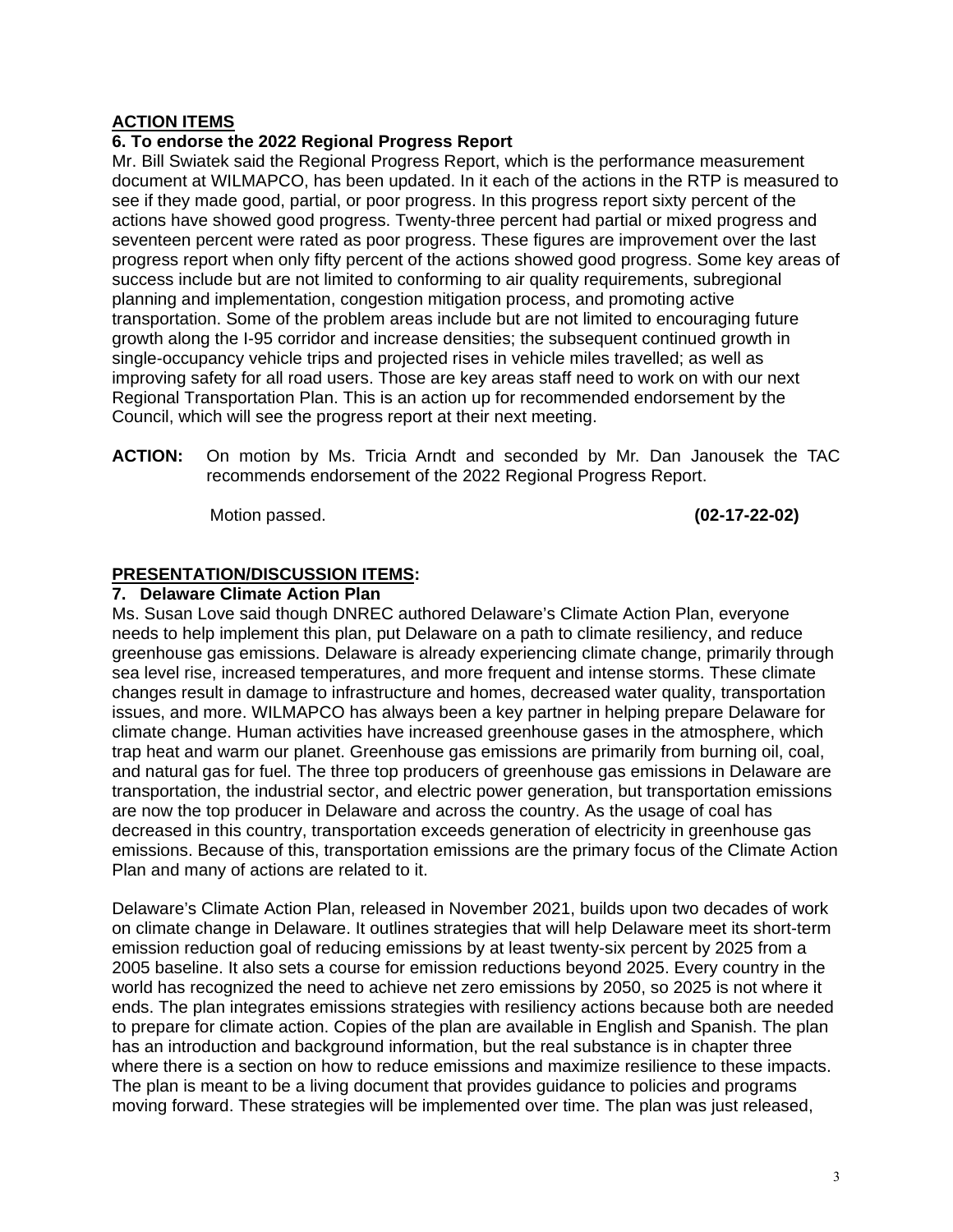and federal infrastructure money will help implement it. As our understanding of climate change in Delaware grows and technologies change, some of the strategies may evolve and change. The plan does not change any existing laws, policies, regulations, or funding levels. That will be put together as the plan is implemented. The plan outlines guiding principles for implementation, which include ensuring ambitious action is taken that is adaptable over time to accommodate changes in climate and economic conditions and ensure that the cost and benefits of taking actions are considered. Some things may be cheaper short term but spending a little more may save money in the long term. Another guiding principle is engaging early and often with stakeholders and community members and avoiding inequity in the design of climate activities.

The plan focuses on five key categories: energy efficiency, renewable energy, transportation, greenhouse gasses like methane and HFCs, and offsetting carbon emissions through natural and working lands like protection of forest lands and improving AG practices. This presentation will focus on transportation emissions. Emissions modeling was done by a firm called ICF. With no new actions, the state would just miss the goal of reducing emissions by twenty-six percent by 2025. The baseline modeling did not anticipate future federal or state actions. Since the modeling was conducted, there is a new administration in the federal government which is aggressive on climate action. It was determined that a suite of actions at the state level could put Delaware on a path to achieve up to thirty percent emission reductions by 2025.

In the modeling the most emissions reductions came from renewable energy with 100% renewable energy by 2050. The next largest category of emissions reduction in Delaware came from switching to zero-emissions vehicles in the passenger and heavy-duty sectors. Fuel and roadway efficiency such as VMT reductions and freight options were modeled, as was waste diversion, energy efficiency, and decarbonizing the building sector. In the short-term, energy efficiency actions like reducing the energy used at commercial and residential buildings, provides the most benefit by 2030 for energy efficiency actions, but transportation actions are recommended. By 2050, renewable energy provides the most emissions reductions long term, but transportation is a place reduction actions can happen quickly, along with some industrial activities and energy efficiency. The emission modeling was based on what other states had done and what realistically could be accomplished. Some things that were modelled included more work with fuel-efficient vehicles, setting consumer EV adoption targets, vehicle manufacturer regulations, demand management and land use, low-carbon fuel standards, and freight activities. Electric vehicles are a key component of this plan and a priority action for DNREC and DelDOT because it the most impactful action that can begin immediately. Some goals were set during the modeling. It was modeled that the state would sell seventeen thousand electric vehicles each year by 2030. The sales are currently around one thousand vehicles per year. Delaware is working on infrastructure for those vehicles. DNREC is doing a four-part series with the Institute for Public Administration to provide information to local governments about how they can benefit from this transition.

Mr. Dan Janousek said MDOT has also seen the transition to electric vehicles and electrification of fleets. There is some pushback with people saying this is more consumerism, while at the same time this is the where the state gets the most benefit with lowering greenhouse gas emissions. MDOT is working with ICF as well. There has been a lot of legislation this year. Some of the things people are promoting can be reviewed on the legislation webpage. MDOT is developing a plan for growing EV in the state and EV charging especially now with the Infrastructure Act funding. Ms. Love said the Infrastructure and Jobs Act is important to accelerate what the state will be able to do. The State of Delaware is going to get \$15 million for five years to invest in electric vehicle infrastructure. Maryland, as a much bigger state, will get much more money. All states will be required to have a plan for the use of those funds, which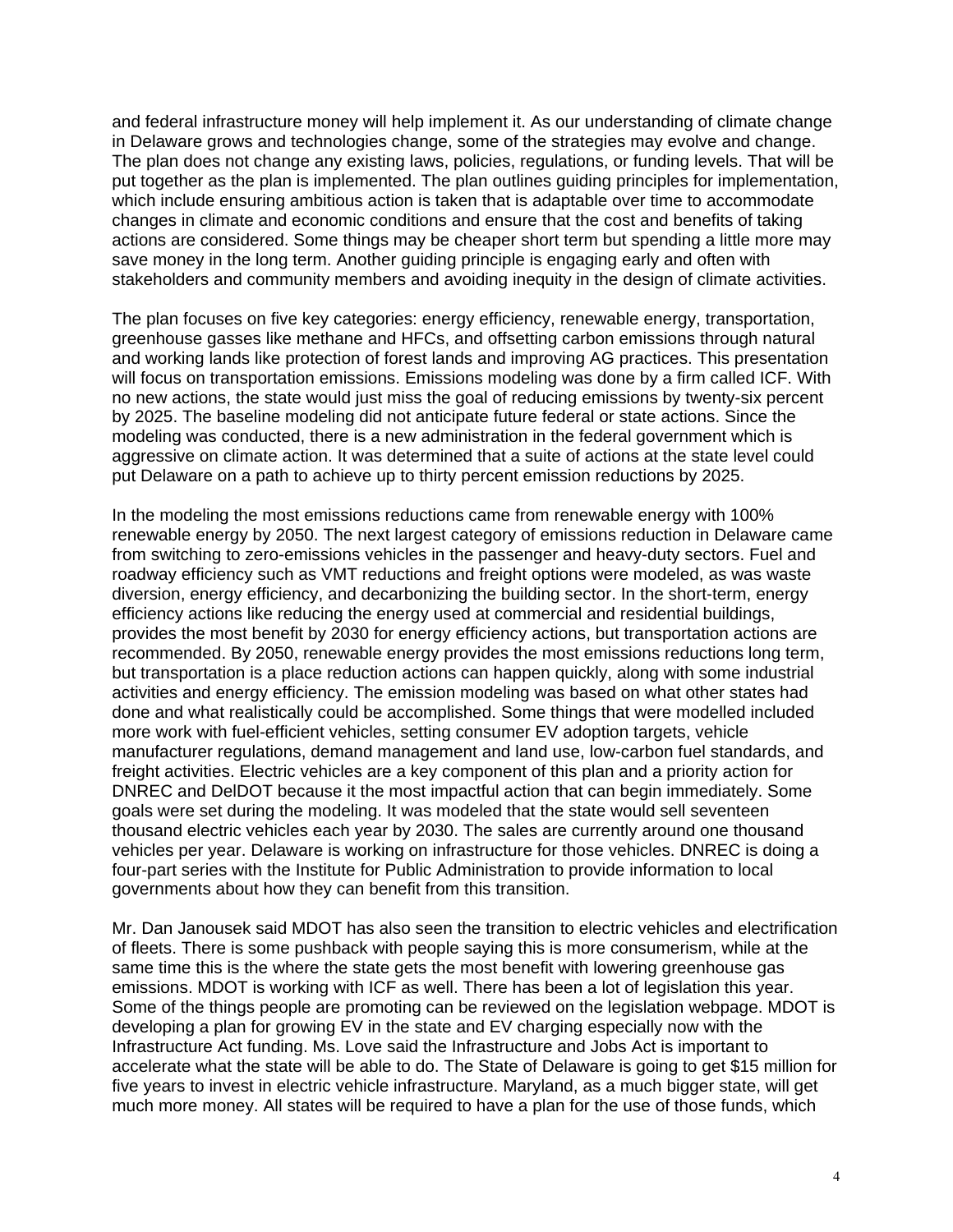will initially be reserved for highway corridors. While there is a need to expand access to electric vehicle charging for people who have on-street parking or live in multi-family dwellings, the federal funds are to be spent on the highway corridor first. Then, funds can be invested in other types of projects. Delaware and Maryland also have other funding sources to invest in those projects, which are important to ensure everybody has access. In the Climate Action Plan, the electrification of vehicles is a critically important component in what needs to be done.

In the plan, changing behaviors in reduction of vehicle miles traveled is recognized. Part of the solution is pedestrian upgrades and making it easier for people to live, work, and play in one place. Freight delivery is called out as a key strategy in reducing emissions. Strategies Delaware could pursue to help accelerate this transition include having fuel programs, the lowcarbon fuel standard, and the transportation and climate initiative. Those strategies will not happen in the near term but are listed to assess their feasibility. There are about forty actions in the transportation sector for this plan. In the next two years the state will be working to implement these strategies. DNREC and DelDOT are working together on vehicle electrification both for consumer-based programs and the infrastructure. We will help with other activities as we have the capacity, but we know that WILMAPCO, the University of Delaware, and others are leaders in freight efficiency and VMT work. The plan, the executive summary, the modeling report, as well as videos and other resources are available on DE.gov/climateplan.

Ms. Tricia Arndt asked Ms. Love to clarify what she said about the number of EV vehicles sold in the state going from one thousand to seventeen thousand. Ms. Love said DelDOT registers the sale of each electric vehicle in the state. DelDOT categorizes an electric vehicle as one with no gas, natural gas or propane back up, but a hybrid vehicle which runs both on a plug-in battery and hybrid engine is categorized as a hybrid. DNREC categorizes a hybrid as an electric vehicle, so DNREC and DelDOT work together to decode those VIN numbers to determine how many plug-in electric vehicles are in the state. There are about five-thousand plug-in electric vehicles in the state. About two years ago there were about one thousand. The sale of these vehicles is accelerating. There are more models available, the prices are coming down, and people are increasingly interested in these vehicles. Seventeen thousand matches some of the state rules that match the California initiative. Maryland is a ZEV state. They have regulations requiring manufacturers to deliver a certain number of electric vehicles to their state for sale each year. Delaware has been looking at the feasibility of those regulations but is not yet a ZEV state. In Delaware, a local dealership might not have an electric version of their models, but a dealership in Maryland would have many of them on the lot. Delaware has a state rebate program for electric vehicles under \$60,000 and is experiencing historically high rates of electric vehicle sales through that program. There is also a rebate program for level 2 charging stations. Multi-family dwelling developers are applying for rebates to install charging stations. Particularly, there is interest in residential charging stations at developments for student housing in Newark. Mr. Mike Fortner said it has been a Planning Commission initiative requiring that with the building code. Ms. Love said New Castle County has recently passed a building code that requires any new building constructed in New Castle County to be EV ready, so it is wired to accommodate an EV charger. The rebates and incentives in the state are for new vehicles now. The time is not right to incentivize the transition to used electric vehicles for consumers, like a used car program, but it is a strategy in the plan. There is not yet an inventory of used electric vehicles in Delaware, and some of the used electric vehicles should not necessarily be incentivized because their range is low and the batteries in earlier models might not last as long. The state is cautious about incentivizing used electric vehicles because they may become a problem for purchasers. The market is being watched closely to figure out when the time is right for that kind of program. Car share programs and other kinds of programs are also being considered.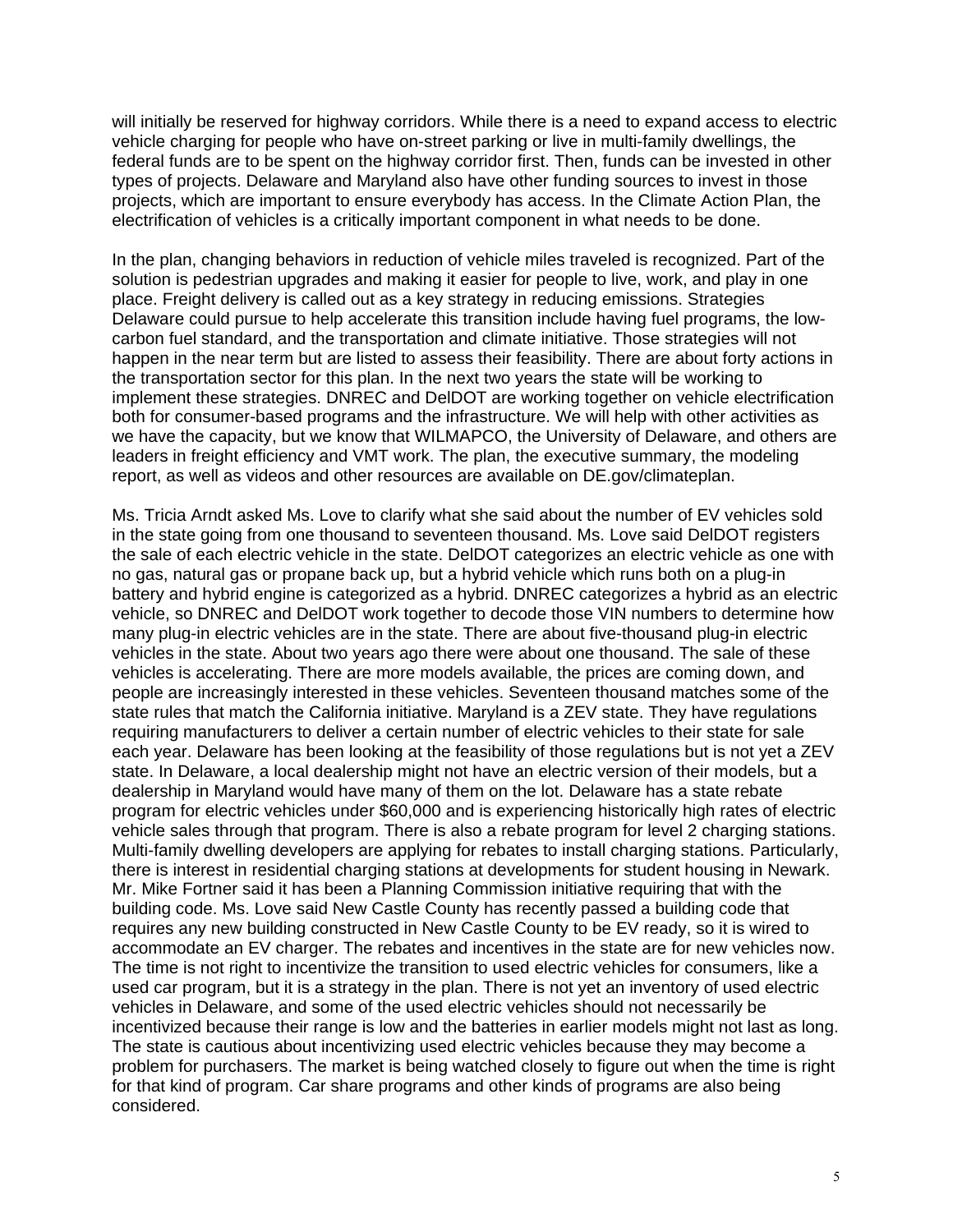Ms. Tricia Arndt asked in chat: Why not work w/ DMV to modify codes to capture full EV and hybrid vehicle registrations easily rather than have to sort the data afterwards? Ms. Susan Love said in chat: It was my understanding that it was not really feasible to change the way registrations are done. I think this is a national challenge, not just DE. Ms. Arndt said in chat: Sounds like an issue our federal delegation might be able to assist with.

Mr. Janousek said it is not unusual to speak to other states. MDOT spoke with Oregon and North Carolina to see what they are doing, with everything from making the electricity affordable to providing the incentives. There are some incentive bills in the Maryland legislature this year. There was a bill last year that required home sellers to offer to put in the electric charging so that is coming along. Mr. Janousek will put the link for the EV dashboard in Maryland in the chat. Maryland is a bigger state and has 42,516 EVs registered and 1,100 charging stations, so there is a lot of work to do with the charging stations. The link will show the alternative fuel corridors that have been approved. Mr. Dan Janousek posted in the chat: https://maryland.maps.arcgis.com/apps/MapSeries/index.html?appid=f8c9dce0e3a8438caf8e53 b71079834f

Ms. Love said Delaware alternative fuel corridors include the major roads like I-95, SR 1, US 113, and US 13. This does not yet include US 301, because it did not exist as it does today when the state made those designations. Mr. Janousek said they are getting some push from locals to add some corridors, but they are concentrating on those main corridors and hopefully, the two states will be able to link up at US 301 soon. Ms. Love said there will be some internal conversations with DelDOT about whether to designate it or concentrate on the others. Mr. Janousek said the other thing to think about is the environmental justice component of it, because the plans have to have a plan for that. There are a lot of things happening at the Maryland legislature in terms of guidance for MDOT and parameters for that kind of analysis, so in the next three to five years you are going to see a lot of activity. Ms. Love said that is one of the places that WILMAPCO can be helpful because of their knowledge of environmental justice and equity issues. The health benefits of this transition for disadvantaged communities and how to help disadvantaged communities access this technology over time needs to be determined.

DNREC and DelDOT have been working on a year-long plan to develop a statewide EV infrastructure plan. The spending plan must be submitted to FHWA by August  $1<sup>st</sup>$ . The statewide plan will identify the corridors for EV charging, but also identify areas of the state for level 2 charging or for community charging. A housing analysis and economic analysis is being requested to target efforts moving forward. Mr. Janousek said they are going to try to beat the August  $1<sup>st</sup>$  deadline because FHWA has to approve the plan before you can use the funds. MDOT has some parameters on where to put charging stations and you want them at places people stop anyway like restaurants and hotels. There is a limitation on the corridor as charging stations can only be so far from the corridor, but you stage it to be accessible to folks. There are so many opportunities for the charging stations. Ms. Love said Delaware's Climate Action Plan has many electric vehicle related actions.

There is a section on resiliency strategies, which are focused on state agencies and categorized by the type of action rather than the sector. There is not a transportation sector, but the plan outlines how important it is to make sure that plans are responsive to future conditions. The state of Delaware is working to make sure that future conditions are captured in all planning work and the community work in funding and budgeting.

Ms. Gwinn Kaminsky asked if we are prepared to meet the demand of everyone switching over to electric as the use of electric vehicles is pushed, if that will affect the cost of electricity for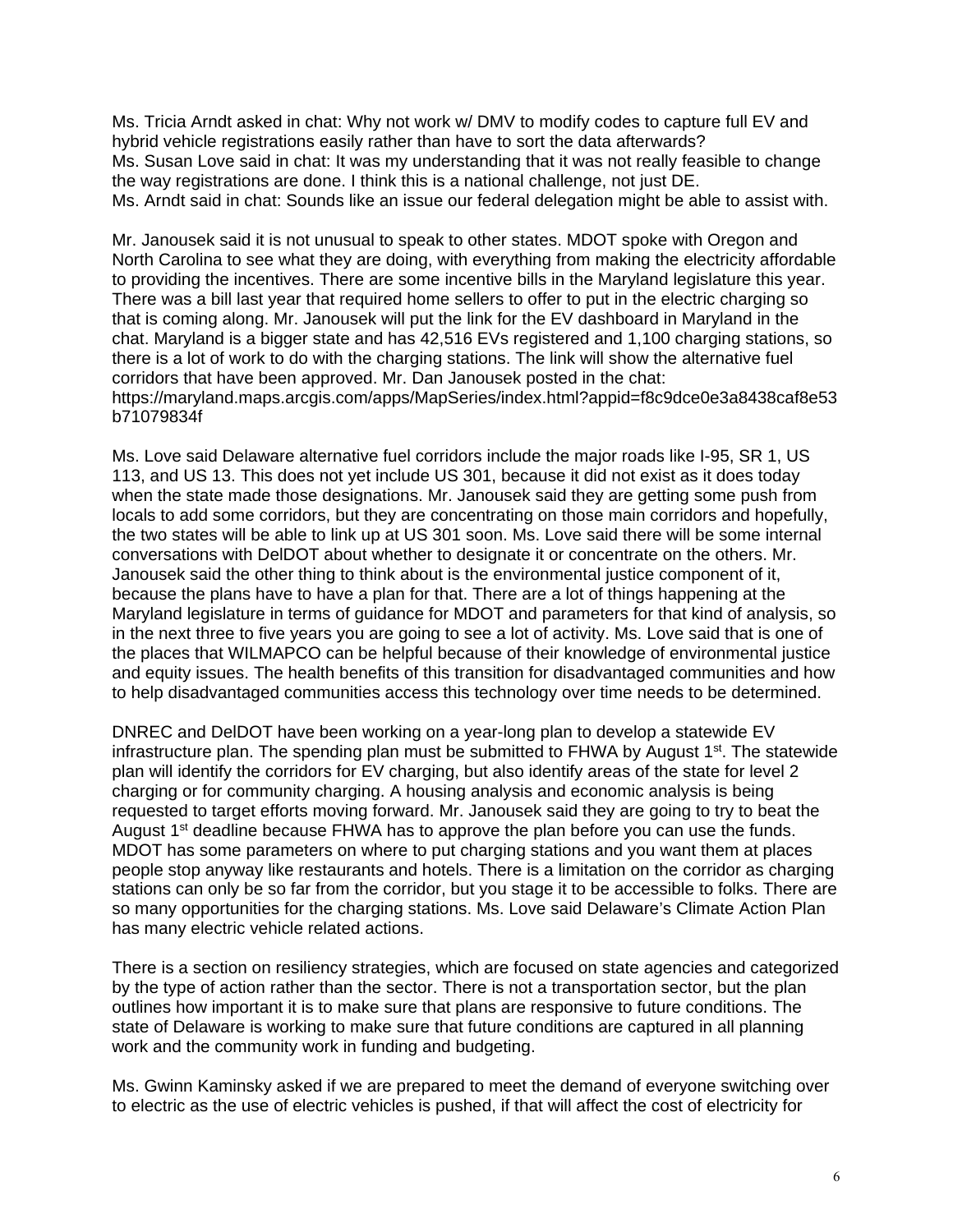consumers at home as well as businesses, and if the cost of electricity will go up as the demand increases. These charging stations are free, but they are not free when charging at home. At some point it seems they will have to start charging. Ms. Love said most vehicles are charged overnight when electricity rates are lowest if you have time of use rates. Electric vehicles can actually help reduce the load on the grid and help the grid be more stable. There is vehicle to grid, which means the vehicles become energy storage at night and the grid can draw from that. The University of Delaware has become a leader in that technology. Electric vehicles are charged at night when electricity is plentiful. Also, as there is more renewable energy as the wind turbines turn faster and generate more electricity at night so plugging in cars at night is a good strategy. Ms. Kaminsky asked if the increased demand at night will change that dynamic. Ms. Love said some modelers think electric vehicles are key for electricity companies to continue to provide cost-effective service. Because of energy efficiency upgrades, people are using less energy and there are less funds for transmission upgrades. We are talking about electric vehicles but also other strategies like decarbonizing the building sector, taking the fossil fuel component out of homes, and making sure homes are fueled exclusively by renewable energy. That is a very long strategy. A world in which most homes are powered by electricity for everything is going to be a huge change for the grid system in this country and that is why the federal government has funding in the infrastructure act set aside for intrastate transmission upgrades. The EV people and the renewable energy people are envisioning this together. Ms. Kaminsky said she cannot imagine the electric companies would not find a way to somehow capitalize on this. Ms. Love said the electric companies see this as a growth area for them. In Maryland there are time of use rates and pricing mechanisms that can encourage charging electric vehicles at a time that helps stabilize the energy on the grid. Delaware does not yet have that, but it is something we would like to see happen. You can set your electric vehicle or your charging station in your garage to charge after midnight and the electricity companies would like you to do that. All of these things have to work together. It is complicated but it is an exciting time and the health benefits especially to the underserved population are going to be huge, particularly as we transition the heavy-duty sector into electric vehicles.

### **8. Delaware Statewide Freight Plan**

Mr. Dan Blevins said in 2017 the FAST Act mandated the Statewide Freight Plan be done on a regular basis. Formerly required every five years, a Statewide Freight Plan is now required every four years as part of the Infrastructure and Jobs Act. The Freight Plan must address seventeen requirements. Some are clear and standard, while others were newly added by the Infrastructure and Jobs Act. The new items are related to supply chains, commercial ports, truck parking, enhancing freight resilience, and reducing freight's environmental impact.

The plan is broken into two parts. One part will look at what can be done in one to four years with each update, then the other part will look at long-range planning. There are many recent successes upon which to build. The last plan had a lengthy to-do list, so between WILMAPCO, DelDOT, and Dover/Kent MPO, some of the bigger items have been completed. Some of these items have been presented to the TAC such as the Truck Parking Study, First/Final Mile Study, Freight-Related Development, Port of Wilmington Alternatives Study, and identification of key truck bottlenecks as part of the federal requirement. Dover/Kent has worked on the Dover Air Cargo Study, Harrington Multimodal Freight Terminal Study, and a 2018 Rail Freight Zoning Study which is being updated now. DelDOT is working on a Truck Restrictions Database and a West Dover East/West Truck Study. These reports, meeting notes, and presentations can be found at http://freight.deldot.gov .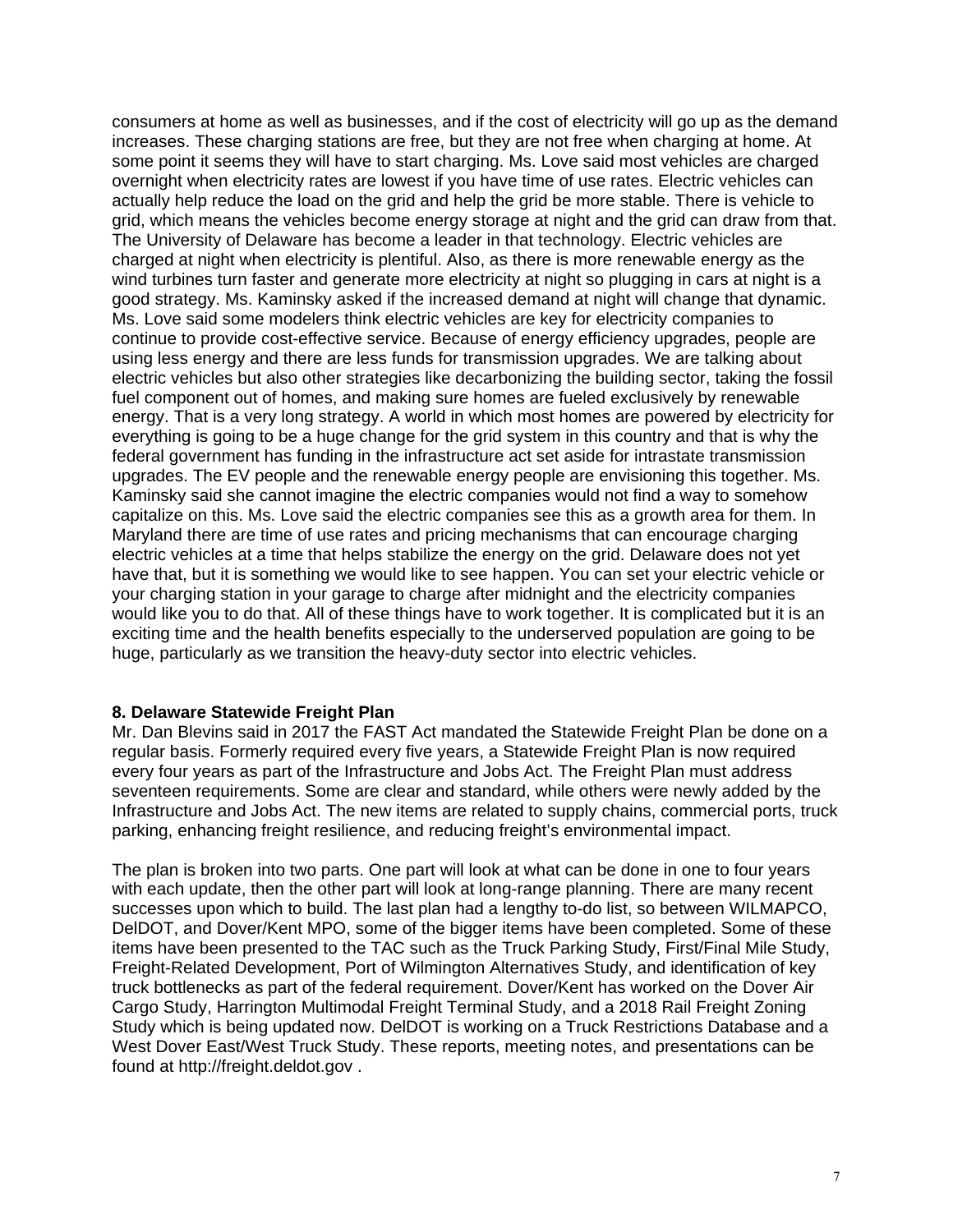In 2020, Delaware's goods movement annually in and out was about sixty-eight million tons, worth about \$101 billion. Sixty-eight percent of that moves by truck only. There are pipeline, rail, and other modes. As a multimodal consideration looking at switching from truck to rail, the fivehundred-mile radius around Delaware was generally that freight point. Now, considering sixtyeight percent of goods are moved by truck, this leads to the question of the range of electric vehicles. Minimizing stops is important when moving freight by truck. Tesla has one electric heavy-duty vehicle. Nikola is working on one. There are others, but even some of the more commercial manufacturers like Freightliner have a range of around three-hundred miles. The distance depends on the load and topography.

Agriculture and energy related fields represent nearly sixty percent of all commodities being moved by tonnage. Pharmaceuticals are low weight but are the most valuable commodity, representing seventeen percent of the total value of goods that move in and out of Delaware. Geographically, there are freight intensive employment sectors that generate more truck traffic than others. This relates to food services, retail, transportation, utilities, and manufacturing. The trend is that those industries are growing in Delaware. Showing these freight intensive employment sectors on a map illustrates where they line up with current transportation infrastructure. These sectors are generating high volumes of truck traffic. As part of the plan, current freight infrastructure must be listed. The current roadway system is a primary highway network with what has been labeled urban and rural freight corridors. Additionally, the first and final mile freight network is identified. This is unique in Delaware as few places in the country have done this. Similarly, truck parking is listed as part of that freight system. Truck drivers have federal requirements directing them when to stop depending on the distance of their trip. With the recent study, there is current data to imbed into the current roadway system infrastructure. Also required in the plan are an inventory of, as well as information about what is moving in other modes including rail facilities, port and waterways, air, and pipeline.

In 2013 and 2015 individual supply chain analyses were done to look at those individual commodities and what infrastructure keeps them moving and economically competitive within Delaware. Some of that type of data will be brought into this report but using a vastly improved data analysis framework from FHWA, which looks at origin destinations, top trading partners, what the commodities are, and forecasting of what is moving in and out of Delaware. For example, between Minnesota and Delaware, fifty-eight thousand tons of pharmaceuticals are shipped from Minnesota to Delaware. Analysis of key supply chains will help determine if there are more efficient ways of partnering to deliver those goods. The poultry industry is another example. Chickens are a major part of Delaware's economy, but Pennsylvania, North Carolina, and Indiana are important for getting the nutrients, eggs, and the corn and soy needed to raise the chickens. So, the supply chain question comes up in every industry in the state.

Outreach included a broad-based approach to ask people to identify the opportunities and concerns in terms of freight in Delaware. Areas of concerns relate to outside forces, industrial or environmental, for which the state needs to proactively prepare. Opportunities refer to where Delaware can invest to position the state for future economic opportunities while balancing the goals and objectives of the plan. The opportunities should be related back to the plan's goals of safety and security; economic vitality; freight connectivity, mobility and accessibility; system management; and resilience, sustainability, and environmental stewardship. Bringing opportunities and concerns together with those goals sets the stage to develop the action plan for what can be done in one to four years, and that five or more-year timeframe. The areas of concern and opportunity can be found on the website. The Delmarva Freight Summit was used as an outreach effort to ask people to interactively express opportunities and concerns. Concerns include seasonal traffic and moving goods in and out of resort areas, concerns about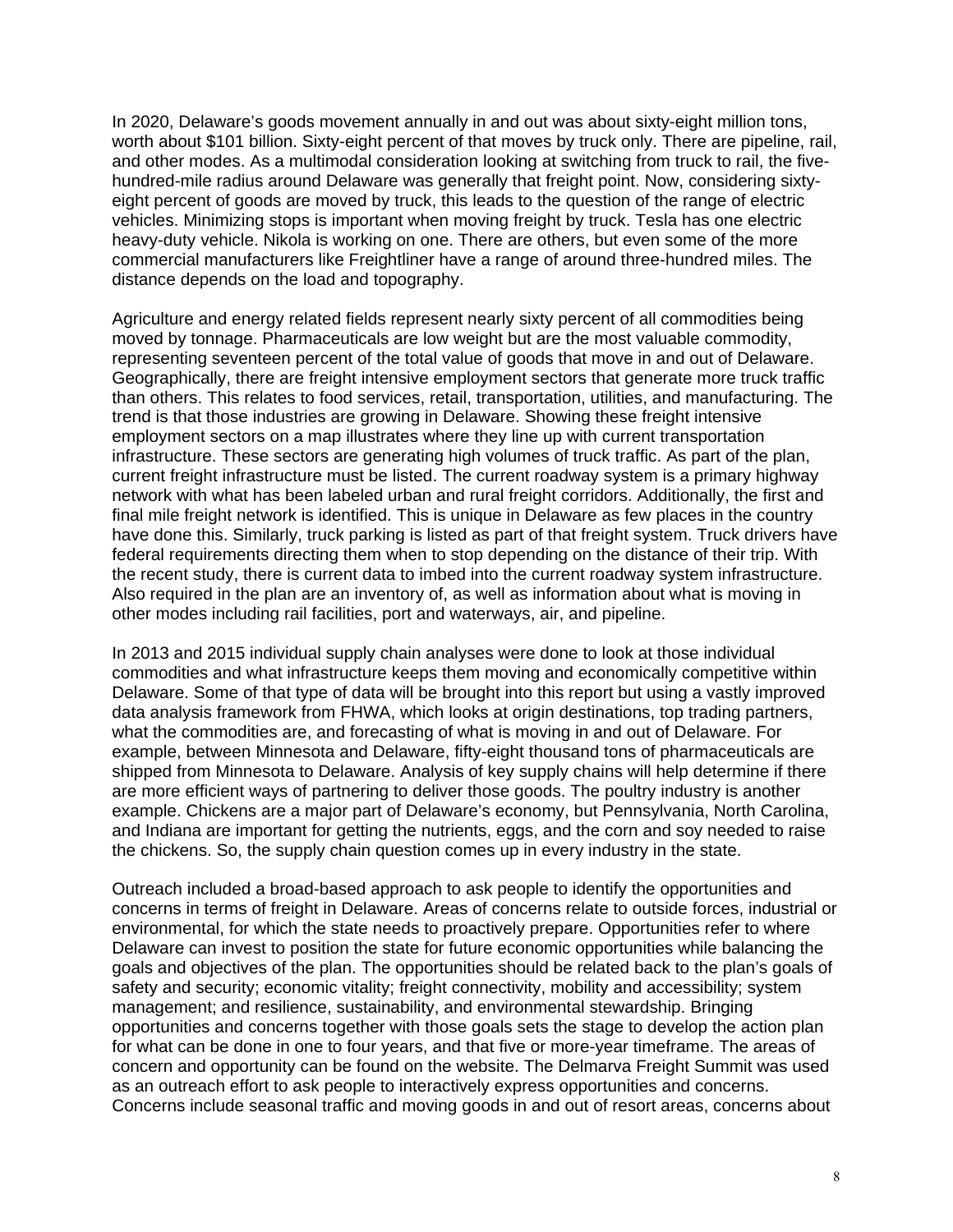the Short Line with the reduction of coal traffic, the resilience of the rail system with sea level rise, and if the rail system is economically viable. Opportunities include connected automated vehicles, expanded truck parking, and warehousing distribution expansion in Delaware. There are at least three or four regional hubs in planning. In Seaford, the abandoned DuPont sight has a lot of land available to become another logistics hub.

The team is beginning to discuss the forecast to look at current investment and set the stage for some of the actions plans. A fifty-eight percent increase in tonnage moving in and out of Delaware is forecast in a nearly even split between outbound and inbound. Value is forecasted to almost double in terms of outbound movements versus inbound. Much of that revolves around the forecast in pharmaceuticals. Delaware's regional trading partners are from New York to Virginia. The team will look at what is moving and how. For instance, in Pennsylvania sixtyone percent of tonnage moves by truck. A lot moves by pipeline. In Maryland, commodities are almost exclusively moved by truck with only a small amount moving by water and pipeline. In New Jersey almost all movement is by truck. New York has a little more by rail. Virginia is almost evenly divided between rail and truck. Most of that rail is chemical movements. As the plan is statewide, it is not going to answer every single question but allows us to see where we should be intensifying some of our additional research and planning capabilities.

A list of freight related projects is under development. There are competitive funds in the Infrastructure and Jobs Act so those that are potentially eligible for that funding will be highlighted. They will not be ranked but will be screened through federally mandated priorities, such being along a national highway network, in one of the congested areas as part of DelDOT's Traffic Operations Management Plan, one of our identified bottlenecks. That screening criteria will help us be prepared to potentially submit something as part of one of those competitive programs. System performance is begin evaluated now. The development of the action plan is just beginning. The goal is to have a draft available around June  $1<sup>st</sup>$ . That draft will be brought back to the TAC and released to the Delmarva Freight Summit during the summer with the goal of submitting it to the FHWA by October 1<sup>st</sup>.

Mr. Jim Coverdale asked if issues in the Route 9 corridor are being addressed in the state action plan. DNREC has had a number of concerns come through on the environmental impact on the truck traffic that takes shortcuts through that area, through some of the residential communities there. He was wondering if Mr. Blevins has that as any part of the reviews for that area. Mr. Blevins said the northern part of Route 9 near the Port of Wilmington is an area looking at some additional improvements that came out of the Port Alternatives Study. Mr. Coverdale said that is the area that DNREC is hearing some concerns about, from the Simonds Gardens, Holloway Terrace area, with the heavy trucks going through those communities. They are concerned about environmental impact as well as the quality-of-life impact. Mr. Blevins said the next public workshop for that is being planned. There were many things in the Route 9 Study and a few others, so the Port of Wilmington Alternative Analysis took some of those ideas to the next level. An analysis was done of some of these items including the Pigeon Point Extension, work at Garashes Lane, and the Pyle's Lane Extension. An analysis was done to determine which ones worked and how much improvement it would make to the Route 9 community. Ms. Dunigan said further south on Route 9 is being address as part of the City of New Castle Transportation Plan that is under development currently. They are less concerned about port traffic than Amazon traffic cutting through neighborhoods.